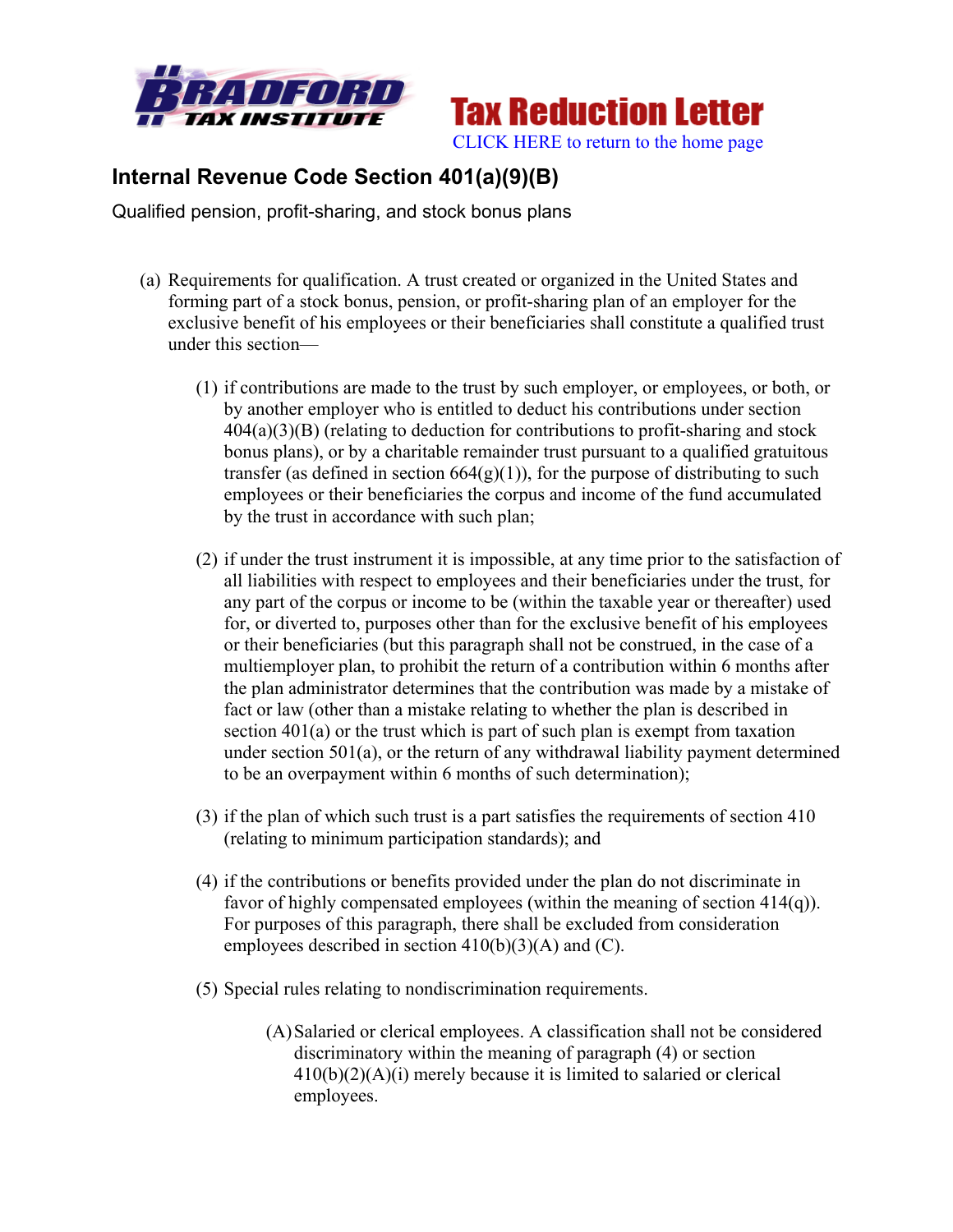- (B) Contributions and benefits may bear uniform relationship to compensation. A plan shall not be considered discriminatory within the meaning of paragraph (4) merely because the contributions or benefits of, or on behalf of, the employees under the plan bear a uniform relationship to the compensation (within the meaning of section 414(s)) of such employees.
- (C) Certain disparity permitted. A plan shall not be considered discriminatory within the meaning of paragraph (4) merely because the contributions or benefits of, or on behalf of, the employees under the plan favor highly compensated employees (as defined in section 414(q)) in the manner permitted under subsection (l).
- (D)Integrated defined benefit plan.
	- (i) In general. A defined benefit plan shall not be considered discriminatory within the meaning of paragraph (4) merely because the plan provides that the employer-derived accrued retirement benefit for any participant under the plan may not exceed the excess (if any) of—
		- (I) the participant's final pay with the employer, over
		- (II) the employer-derived retirement benefit created under Federal law attributable to service by the participant with the employer. For purposes of this clause, the employerderived retirement benefit created under Federal law shall be treated as accruing ratably over 35 years.
	- (ii) Final pay. For purposes of this subparagraph, the participant's final pay is the compensation (as defined in section  $414(q)(4)$ ) paid to the participant by the employer for any year—
		- (I) which ends during the 5-year period ending with the year in which the participant separated from service for the employer, and
		- (II) for which the participant's total compensation from the employer was highest.
- (E) 2 or more plans treated as single plan. For purposes of determining whether 2 or more plans of an employer satisfy the requirements of paragraph (4) when considered as a single plan—
	- (i) Contributions. If the amount of contributions on behalf of the employees allowed as a deduction under section 404 for the taxable year with respect to such plans, taken together, bears a uniform relationship to the compensation (within the meaning of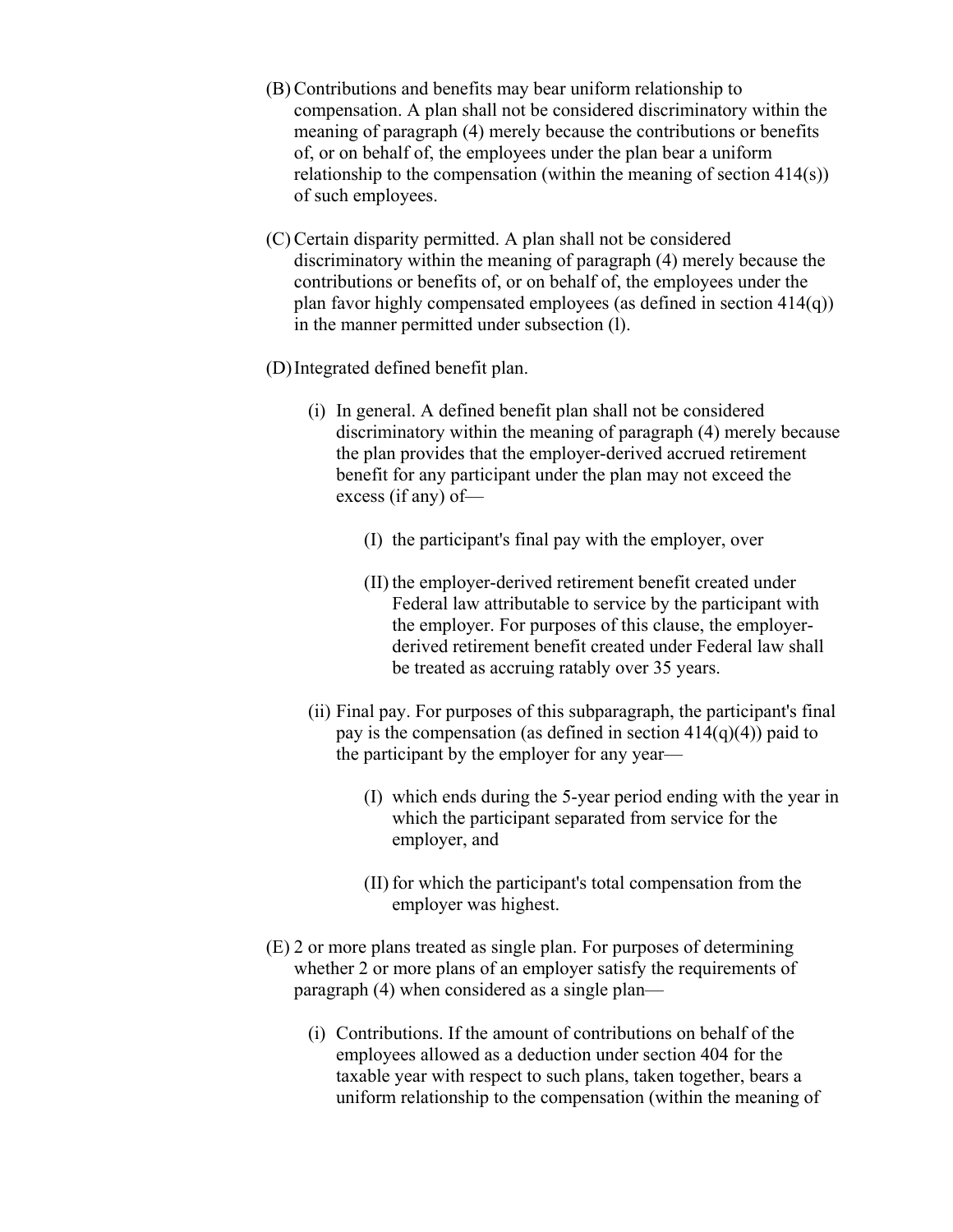section 414(s)) of such employees, the plans shall not be considered discriminatory merely because the rights of employees to, or derived from, the employer contributions under the separate plans do not become nonforfeitable at the same rate.

- (ii) Benefits. If the employees' rights to benefits under the separate plans do not become nonforfeitable at the same rate, but the levels of benefits provided by the separate plans satisfy the requirements of regulations prescribed by the Secretary to take account of the differences in such rates, the plans shall not be considered discriminatory merely because of the difference in such rates.
- (F) Social security retirement age. For purposes of testing for discrimination under paragraph (4)—
	- (i) the social security retirement age (as defined in section  $415(b)(8)$ ) shall be treated as a uniform retirement age, and
	- (ii) subsidized early retirement benefits and joint and survivor annuities shall not be treated as being unavailable to employees on the same terms merely because such benefits or annuities are based in whole or in part on an employee's social security retirement age (as so defined).
- (G)Governmental plans. Paragraphs (3) and (4) shall not apply to a governmental plan (within the meaning of section 414(d)) .
- (6) A plan shall be considered as meeting the requirements of paragraph (3) during the whole of any taxable year of the plan if on one day in each quarter it satisfied such requirements.
- (7) A trust shall not constitute a qualified trust under this section unless the plan of which such trust is a part satisfies the requirements of section 411 (relating to minimum vesting standards).
- (8) A trust forming part of a defined benefit plan shall not constitute a qualified trust under this section unless the plan provides that forfeitures must not be applied to increase the benefits any employee would otherwise receive under the plan.
- (9) Required distributions.
	- (A)In general. A trust shall not constitute a qualified trust under this subsection unless the plan provides that the entire interest of each employee—
		- (i) will be distributed to such employee not later than the required beginning date, or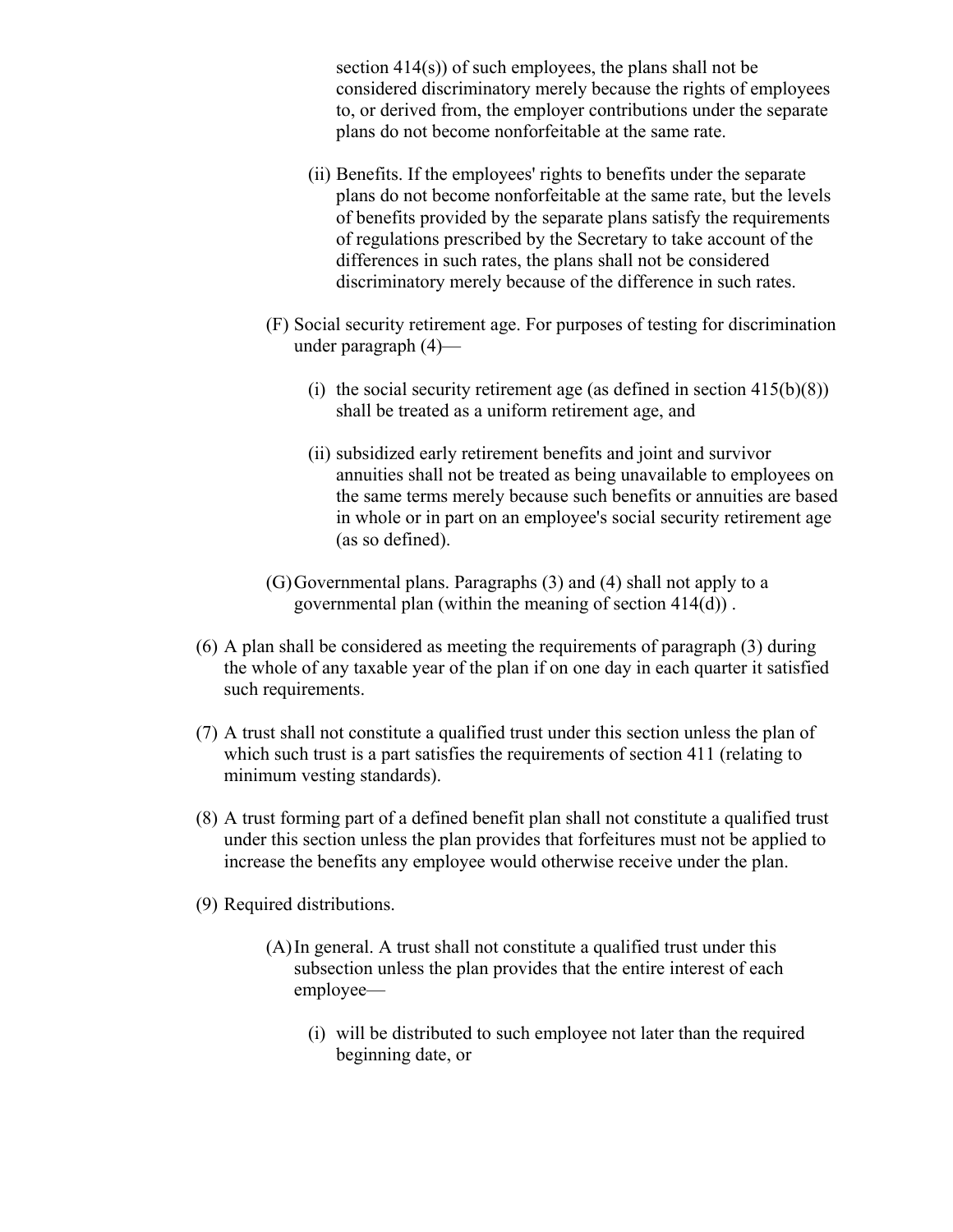- (ii) will be distributed, beginning not later than the required beginning date, in accordance with regulations, over the life of such employee or over the lives of such employee and a designated beneficiary (or over a period not extending beyond the life expectancy of such employee or the life expectancy of such employee and a designated beneficiary).
- (B) Required distribution where employee dies before entire interest is distributed.
	- (i) Where distributions have begun under subparagraph (A)(ii). A trust shall not constitute a qualified trust under this section unless the plan provides that if—
		- (I) the distribution of the employee's interest has begun in accordance with subparagraph (A)(ii), and
		- (II) the employee dies before his entire interest has been distributed to him, the remaining portion of such interest will be distributed at least as rapidly as under the method of distributions being used under subparagraph (A)(ii) as of the date of his death.
	- (ii) 5-year rule for other cases. A trust shall not constitute a qualified trust under this section unless the plan provides that, if an employee dies before the distribution of the employee's interest has begun in accordance with subparagraph  $(A)(ii)$ , the entire interest of the employee will be distributed within 5 years after the death of such employee.
	- (iii)Exception to 5-year rule for certain amounts payable over life of beneficiary. If—
		- (I) any portion of the employee's interest is payable to (or for the benefit of) a designated beneficiary,
		- (II)such portion will be distributed (in accordance with regulations) over the life of such designated beneficiary (or over a period not extending beyond the life expectancy of such beneficiary), and
		- (III) such distributions begin not later than 1 year after the date of the employee's death or such later date as the Secretary may by regulations prescribe, for purposes of clause (ii), the portion referred to in subclause (I) shall be treated as distributed on the date on which such distributions begin.

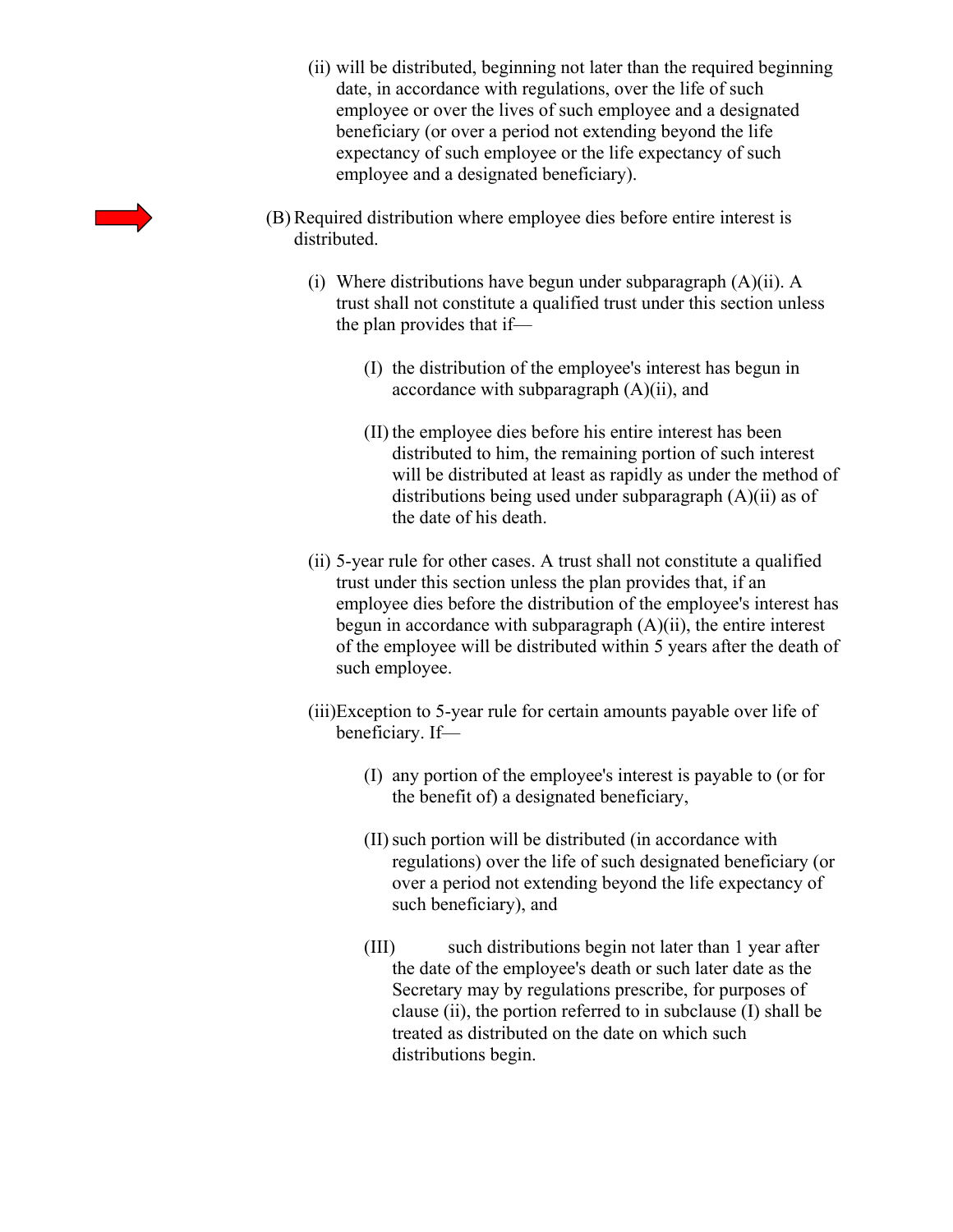- (iv)Special rule for surviving spouse of employee. If the designated beneficiary referred to in clause  $(iii)(I)$  is the surviving spouse of the employee—
	- (I) the date on which the distributions are required to begin under clause (iii)(III) shall not be earlier than the date on which the employee would have attained age 70 1/2 , and
	- (II) if the surviving spouse dies before the distributions to such spouse begin, this subparagraph shall be applied as if the surviving spouse were the employee.
- (C) Required beginning date. For purposes of this paragraph—
	- (i) In general. The term "required beginning date" means April 1 of the calendar year following the later of—
		- (I) the calendar year in which the employee attains age 70 1/2 , or
		- (II) the calendar year in which the employee retires.
	- (ii) Exception. Subclause (II) of clause (i) shall not apply—
		- (I) except as provided in section 409(d), in the case of an employee who is a 5-percent owner (as defined in section 416) with respect to the plan year ending in the calendar year in which the employee attains age 70 1/2 , or
		- (II) for purposes of section 408 (a)(6) or (b)(3).
	- (iii)Actuarial adjustment. In the case of an employee to whom clause (i)(II) applies who retires in a calendar year after the calendar year in which the employee attains age 70 1/2, the employee's accrued benefit shall be actuarially increased to take into account the period after age 70 1/2 in which the employee was not receiving any benefits under the plan.
	- (iv)Exception for governmental and church plans. Clauses (ii) and (iii) shall not apply in the case of a governmental plan or church plan. For purposes of this clause, the term "church plan" means a plan maintained by a church for church employees, and the term "church" means any church (as defined in section  $3121(w)(3)(A)$ ) or qualified church-controlled organization (as defined in section  $3121(w)(3)(B)$ ).
- (D)Life expectancy. For purposes of this paragraph, the life expectancy of an employee and the employee's spouse (other than in the case of a life annuity) may be redetermined but not more frequently than annually.